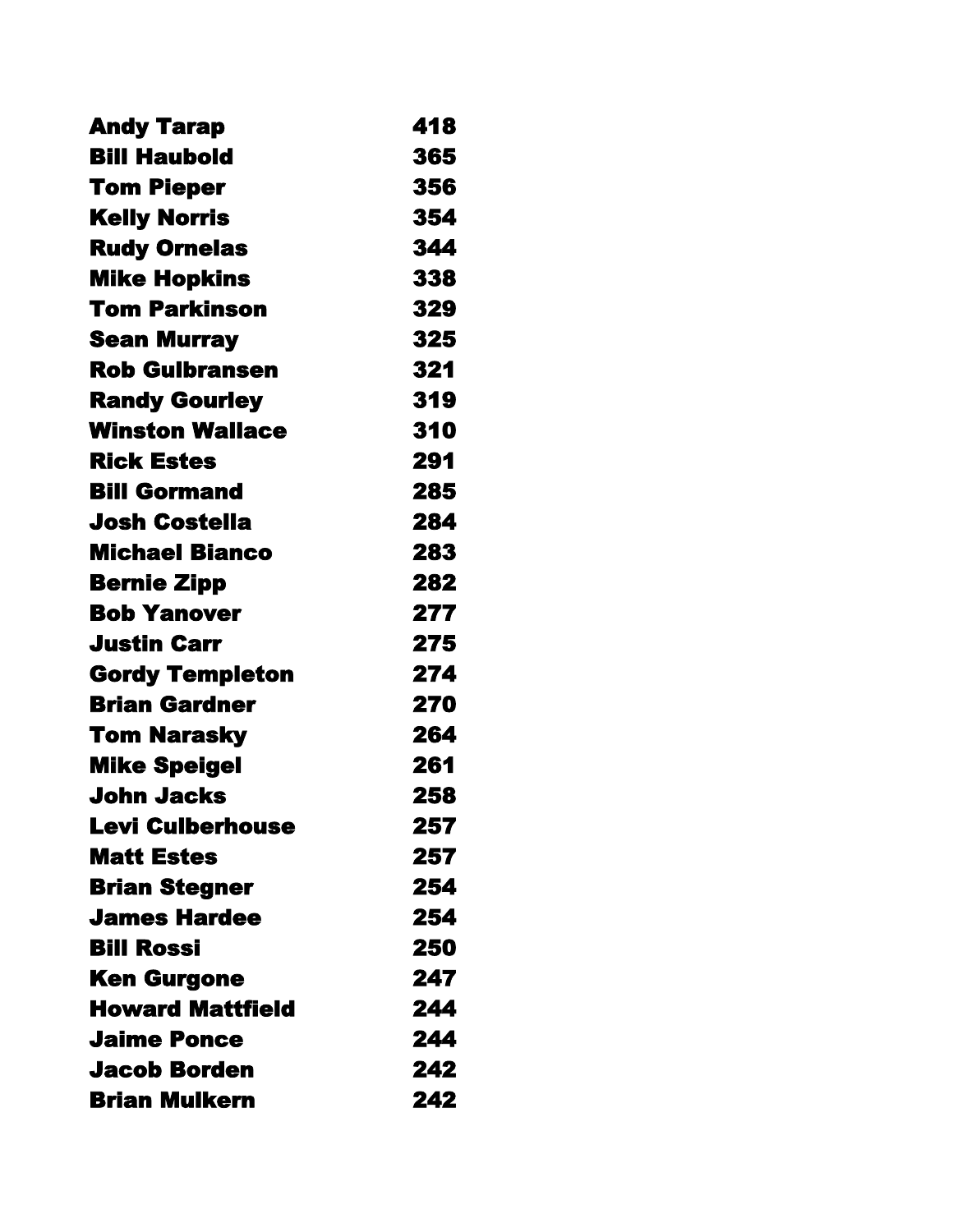| Joe Molina                | 239 |
|---------------------------|-----|
| <b>Mike Hill</b>          | 237 |
| <b>Bob Wilson</b>         | 233 |
| <b>Kathy Brock</b>        | 232 |
| <b>Scott Quinn</b>        | 232 |
| <b>Brent Randoll</b>      | 239 |
| <b>Joanne Nelson</b>      | 214 |
| <b>David Cervone</b>      | 212 |
| <b>Brian Davis</b>        | 212 |
| <b>Brian Banducci</b>     | 204 |
| <b>Felix Reisenberg</b>   | 204 |
| <b>Jeff Troendley</b>     | 196 |
| <b>Jim Hunter</b>         | 195 |
| <b>Larry Gomez</b>        | 193 |
| <b>Bob Ackley</b>         | 189 |
| Lance Bain                | 185 |
| <b>Brian Bennett</b>      | 184 |
| <b>Joe Borden</b>         | 182 |
| <b>Leo Bianco</b>         | 182 |
| <b>Bill Stewart</b>       | 179 |
| <b>Scott Coleman</b>      | 177 |
| <b>Steve Payne</b>        | 174 |
| <b>Scott Klingbeil</b>    | 174 |
| <b>Nick Eberhart</b>      | 172 |
| <b>Mei Borden</b>         | 162 |
| <b>Brad Darflar</b>       | 161 |
| <b>Doy Marchbamks</b>     | 160 |
| <b>Warren Monroe</b>      | 156 |
| <b>Jack O'Connel</b>      | 154 |
| <b>Robery Burns</b>       | 149 |
| <b>Peggy Ahrens</b>       | 147 |
| <b>Katelynn Estudillo</b> | 140 |
| <b>Lucas Culverhouse</b>  | 138 |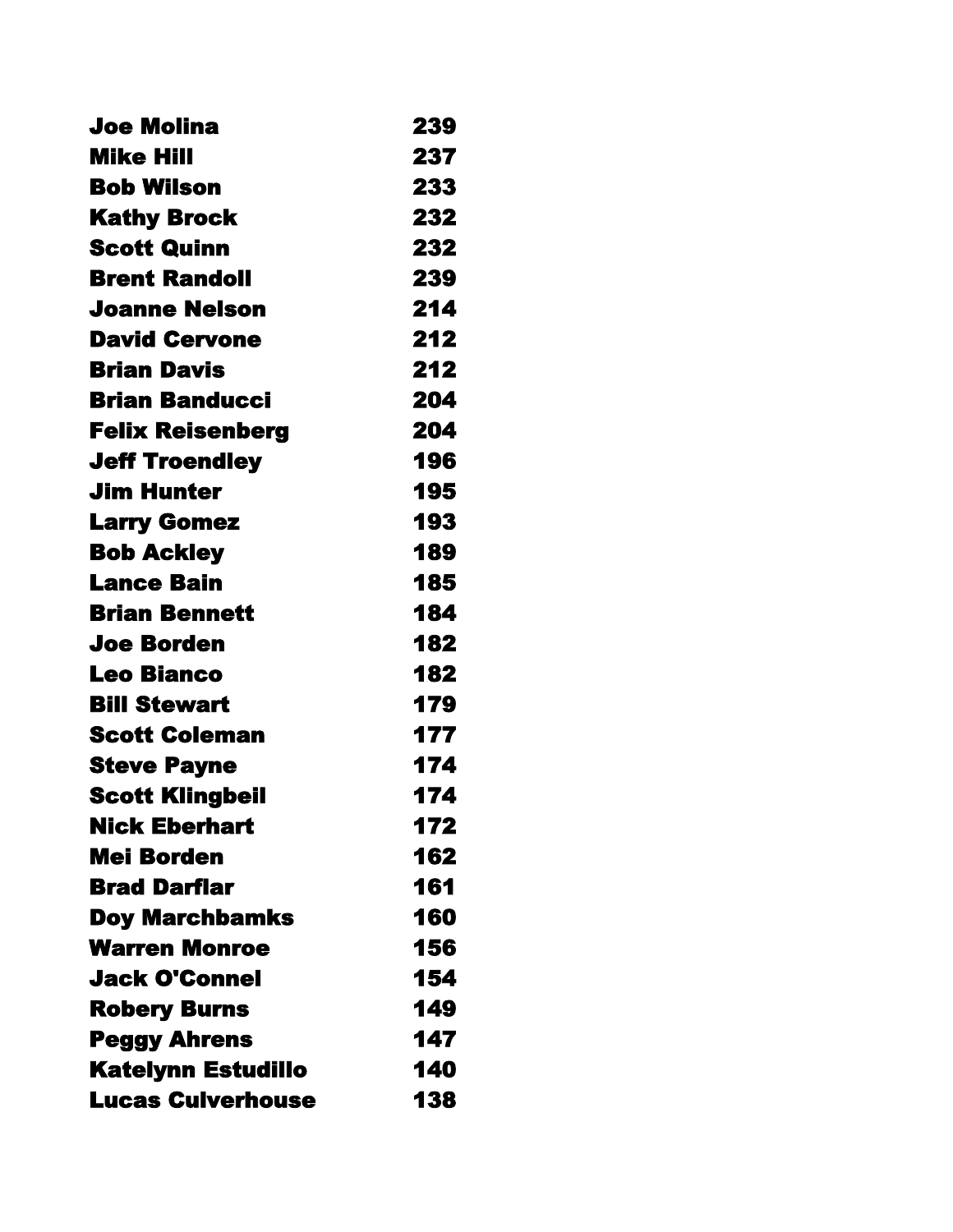| <b>Craig Koen</b>       | 133 |
|-------------------------|-----|
| <b>Robert Trumble</b>   | 133 |
| Jim Hunter Jr           | 133 |
| <b>Karl Hanson</b>      | 132 |
| <b>Ken Englemen</b>     | 130 |
| <b>Leon Glowinski</b>   | 128 |
| John Lyon               | 123 |
| <b>Drew Kuehl</b>       | 120 |
| <b>Andrew Pieper</b>    | 112 |
| <b>Cory Roche</b>       | 110 |
| <b>Rodney Ready</b>     | 106 |
| <b>Lucas Cozzitorto</b> | 104 |
| <b>Ross Owen</b>        | 104 |
| <b>Francis Barnes</b>   | 100 |
| <b>Gary Glenn</b>       | 100 |
| <b>Ricky Wondergem</b>  | 100 |
| <b>Bruce Cunigan</b>    | 97  |
| <b>Karen Koen</b>       | 96  |
| <b>Mary Trumble</b>     | 96  |
| <b>Tracy Emberle</b>    | 95  |
| Jerome Booker           | 92  |
| <b>Danny Moy</b>        | 90  |
| <b>Laura Highshoe</b>   | 90  |
| <b>Ryan Trask</b>       | 90  |
| <b>Mei Fang Tau</b>     | 86  |
| <b>Carrie Abreu</b>     | 85  |
| <b>Amanda Crone</b>     | 84  |
| <b>Phil Serantino</b>   | 77  |
| Tom McClure Jr          | 76  |
| <b>Becky Hanson</b>     | 74  |
| <b>Colby Eirman</b>     | 72  |
| <b>Jeff Kent</b>        | 71  |
| <b>Kari Stephenson</b>  | 70  |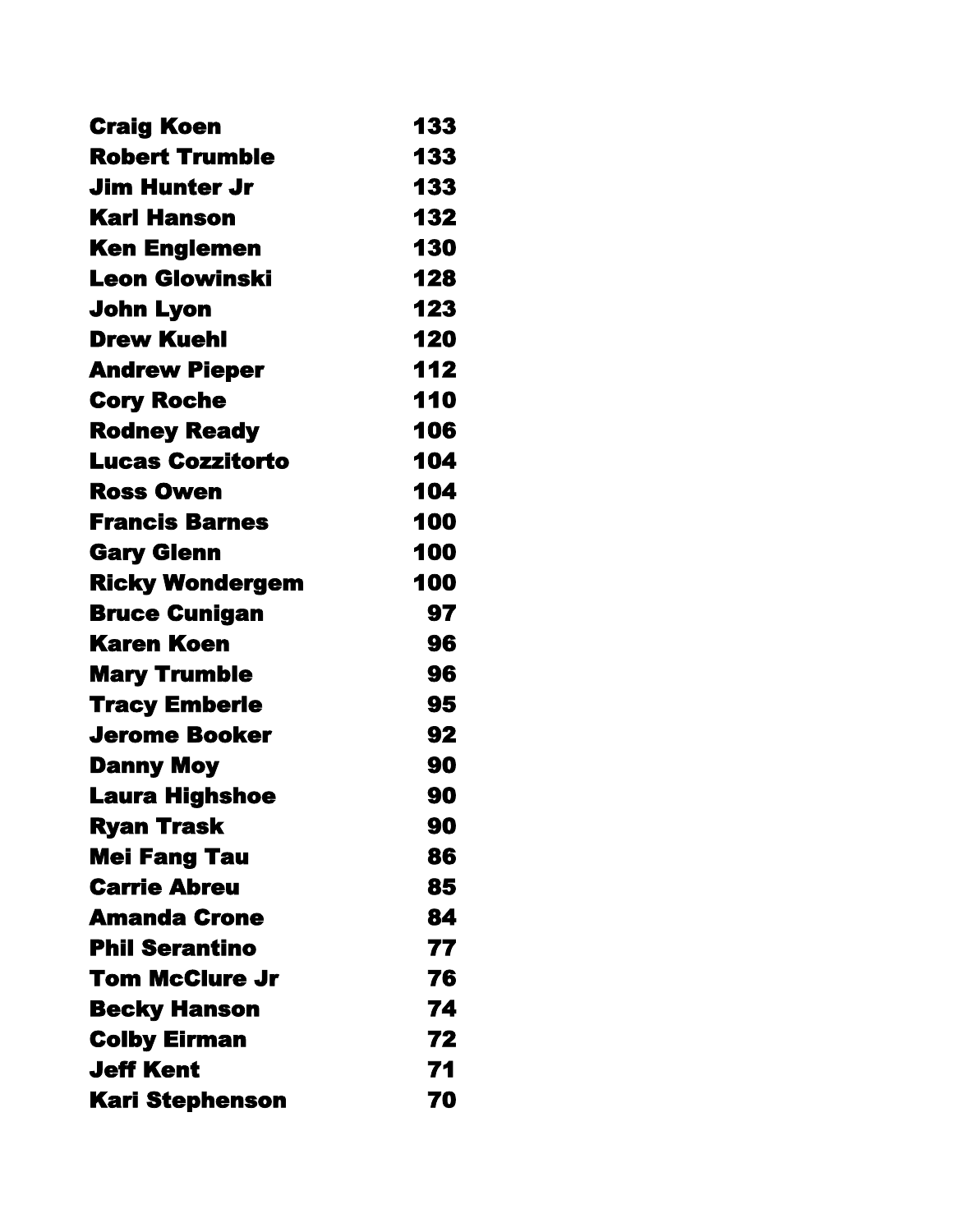| <b>Mulkern, Brian</b>    | 67 |
|--------------------------|----|
| <b>Cliff Klinbeil</b>    | 64 |
| <b>Dave Kinney</b>       | 64 |
| <b>Walter Burdzak</b>    | 64 |
| <b>Mike Yanover</b>      | 64 |
| <b>Jay Hanson</b>        | 64 |
| <b>Thomas McClure</b>    | 61 |
| <b>Laura McClure</b>     | 61 |
| <b>Shane Crone</b>       | 60 |
| <b>Brian McGovern</b>    | 57 |
| <b>Andy Waechter</b>     | 56 |
| <b>Kat Narlow</b>        | 55 |
| <b>Jim Stehenson</b>     | 52 |
| Tim Horton               | 51 |
| <b>Marty Sampson</b>     | 48 |
| <b>Kathy Fish</b>        | 48 |
| <b>Lou Lewendynn</b>     | 48 |
| <b>Heather Highshoe</b>  | 44 |
| <b>Jusin Estes</b>       | 44 |
| <b>Mark Caro</b>         | 44 |
| <b>Ryan Brennan</b>      | 42 |
| <b>Al Colescott</b>      | 32 |
| <b>Chuck Tyler</b>       | 32 |
| Jeff Domer               | 32 |
| <b>Danville Duncan</b>   | 30 |
| Tom McClure Sr           | 28 |
| <b>Dee Dee Gourley</b>   | 28 |
| <b>Darryl Huizinga</b>   | 25 |
| <b>Barry Maclar</b>      | 21 |
| <b>Ivonne Huizinga</b>   | 20 |
| <b>Kent Vernon</b>       | 20 |
| <b>Rochelle Connelly</b> | 20 |
| <b>Linda Waechter</b>    | 19 |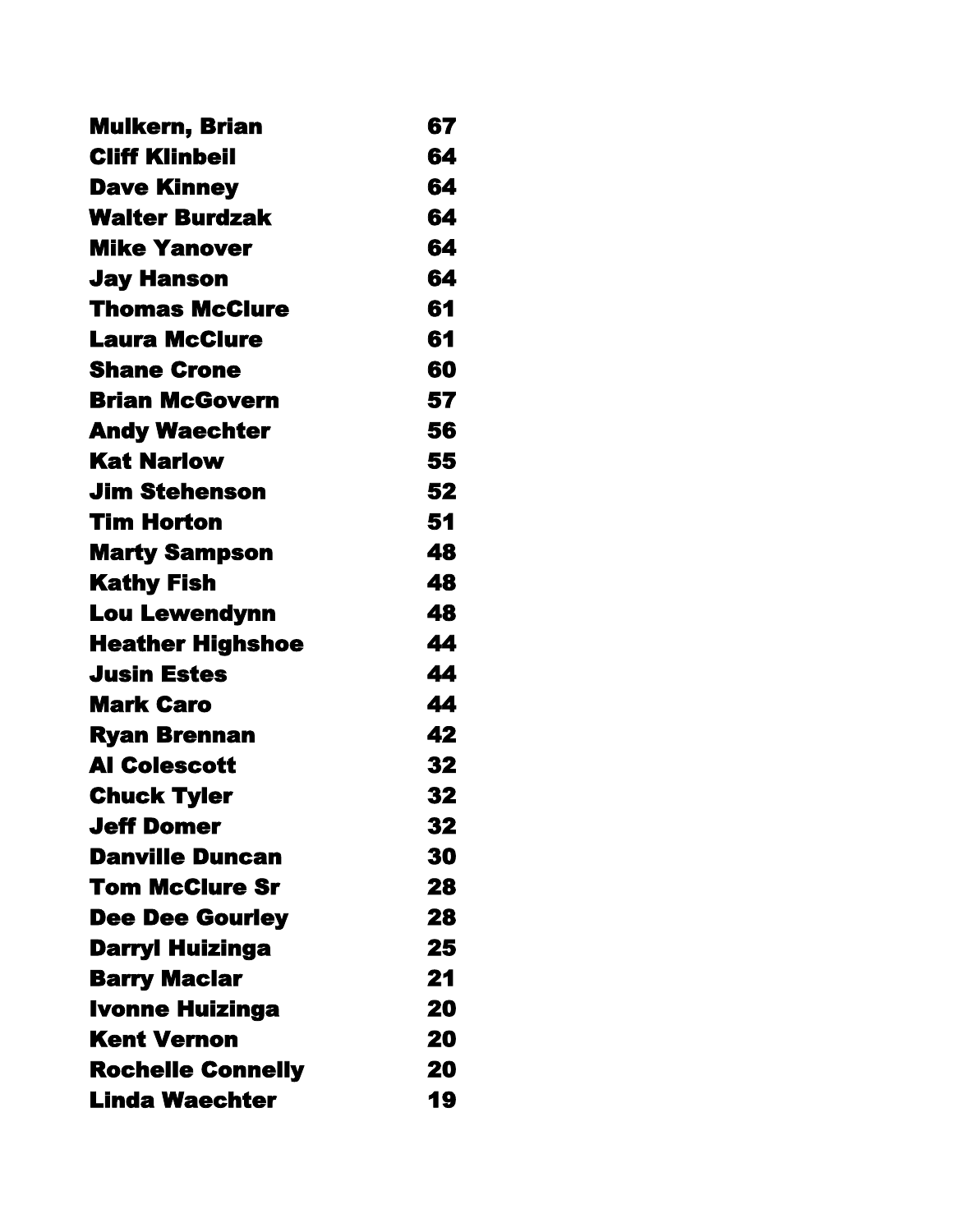| <b>Steve Richards</b> | 16 |
|-----------------------|----|
| <b>Janet Johnson</b>  | 15 |
| <b>Conch Beery</b>    | 14 |